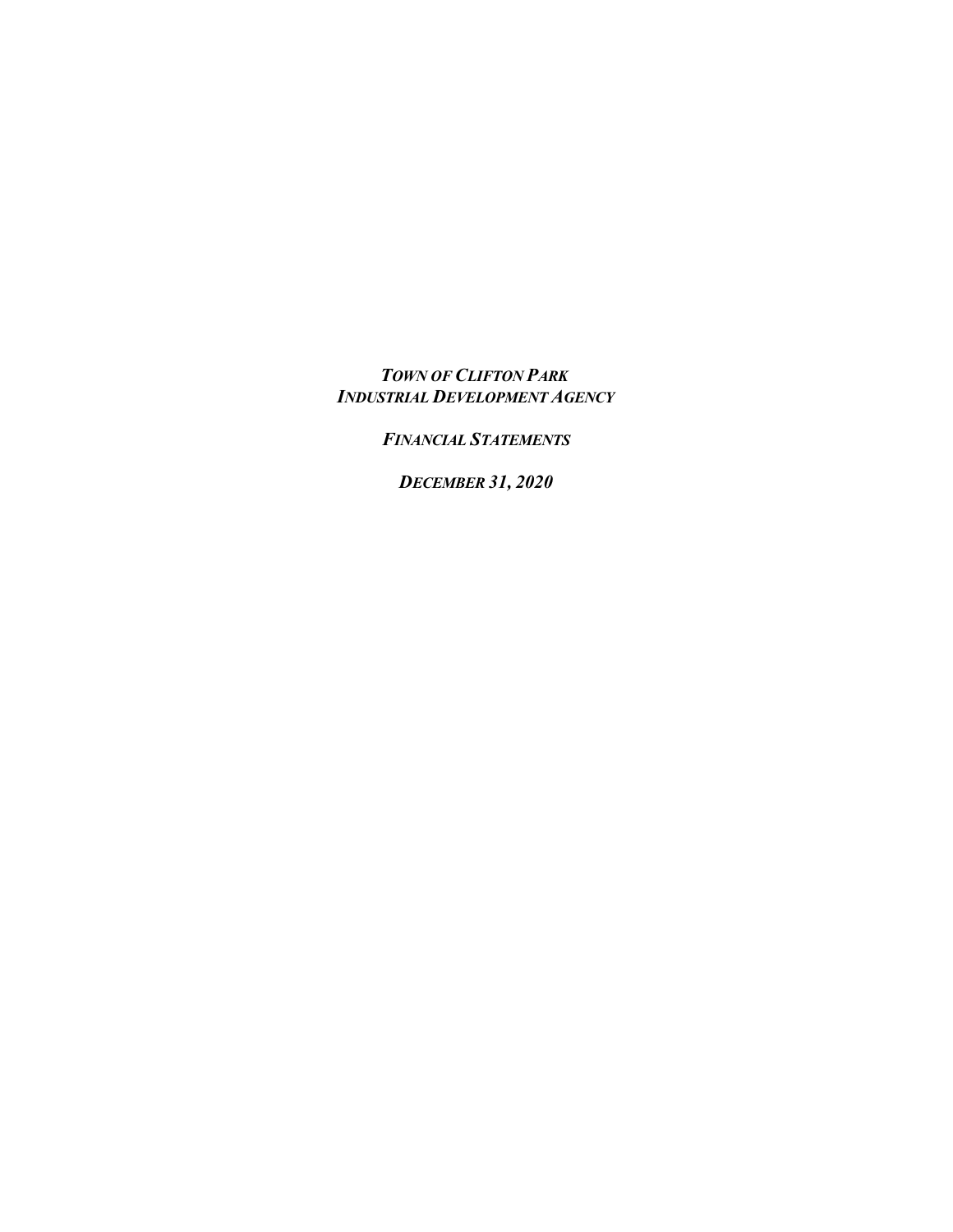#### *TOWN OF CLIFTON PARK INDUSTRIAL DEVELOPMENT AGENCY TABLE OF CONTENTS DECEMBER 31, 2020*

|                                                                                                                                                                                                                                 | Page           |
|---------------------------------------------------------------------------------------------------------------------------------------------------------------------------------------------------------------------------------|----------------|
| Independent Auditor's Report                                                                                                                                                                                                    | $1 - 2$        |
| <b>Statement of Net Position</b>                                                                                                                                                                                                | 3              |
| Statement of Revenues, Expenses and Changes in Net Position                                                                                                                                                                     | $\overline{4}$ |
| <b>Statement of Cash Flows</b>                                                                                                                                                                                                  | 5              |
| <b>Notes to Financial Statements</b>                                                                                                                                                                                            | $6 - 7$        |
| Independent Auditor's Report on Internal Control Over Financial Reporting<br>and on Compliance and Other Matters Based on an Audit of Financial<br>Statements Performed in Accordance with <i>Government Auditing Standards</i> | $8-9$          |
| Independent Auditor's Report on Compliance with Laws and Regulations<br>Related to Investment Guidelines for Public Authorities                                                                                                 | 10             |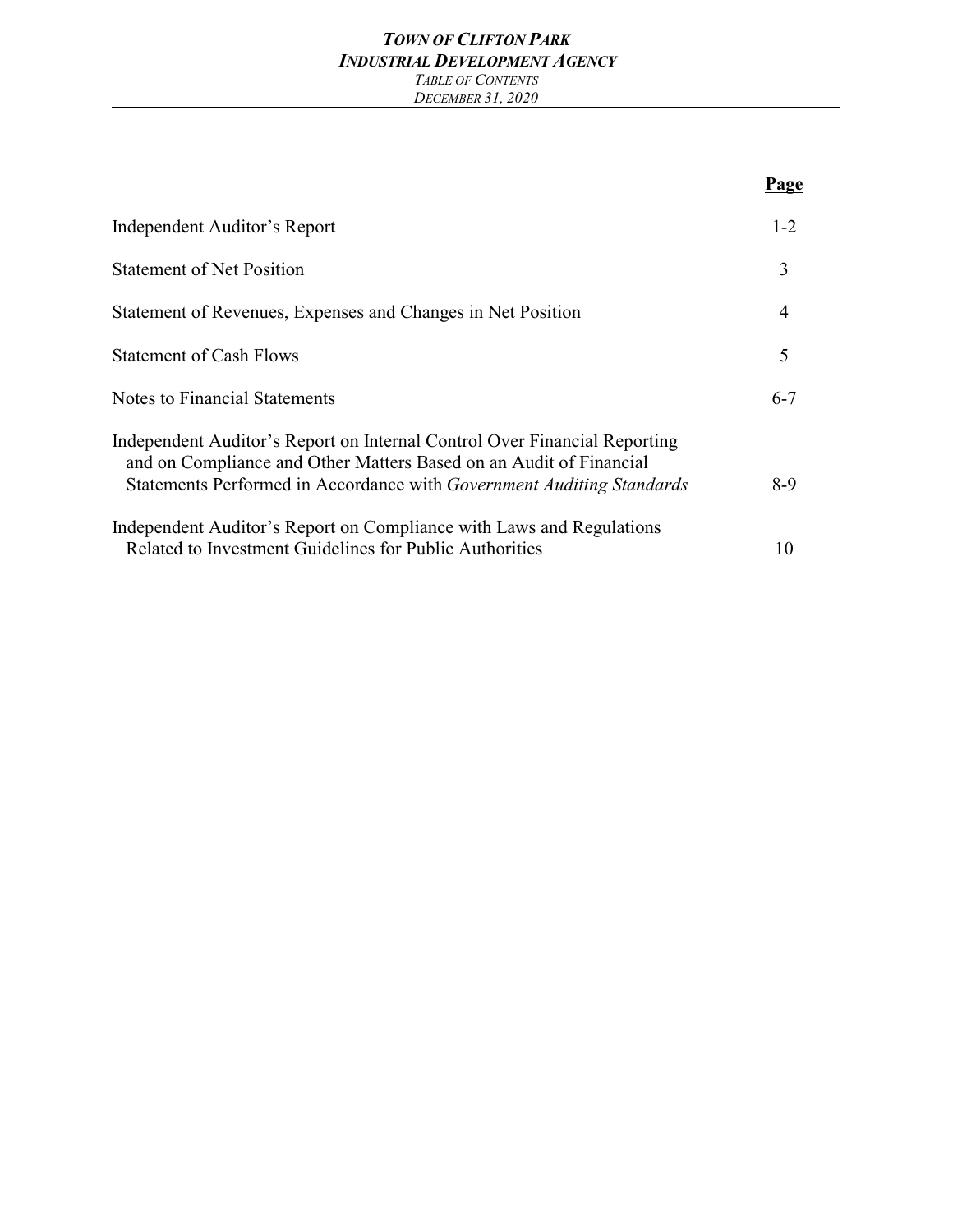CUSACK & COMPANY **Certified Public Accountants LLC** 7 AIRPORT PARK BOULEVARD LATHAM, NEW YORK 12110 (518) 786-3550 FAX (518) 786-1538 E-MAIL ADDRESS: CPAS@CUSACKCPAS.COM WWW.CUSACKCPAS.COM

**MEMBERS OF:** MEMBERS OF: CERTIFIED PUBLIC ACCOUNTANTS CERTIFIED PUBLIC ACCOUNTANTS

**AMERICAN INSTITUTE OF NEW YORK STATE SOCIETY OF NEW YORK STATE SOCIETY OF** 

#### **INDEPENDENT AUDITOR'S REPORT**

Board of Directors Town of Clifton Park Industrial Development Agency Clifton Park, New York

We have audited the accompanying financial statements of the Town of Clifton Park Industrial Development Agency (the "Agency") which comprise the statement of net position as of December 31, 2020, and the related statements of revenues, expenses and changes in net position and cash flows for the year then ended, and the related notes to the financial statements.

#### **Management's Responsibility for the Financial Statements**

Management is responsible for the preparation and fair presentation of these financial statements in accordance with accounting principles generally accepted in the United States of America; this includes the design, implementation, and maintenance of internal control relevant to the preparation and fair presentation of financial statements that are free from material misstatement, whether due to fraud or error.

#### **Auditor's Responsibility**

Our responsibility is to express an opinion on these financial statements based on our audit. We conducted our audit in accordance with auditing standards generally accepted in the United States of America and the standards applicable to financial audits contained in *Government Auditing Standards,* issued by the Comptroller General of the United States. Those standards require that we plan and perform the audit to obtain reasonable assurance about whether the financial statements are free from material misstatement.

An audit involves performing procedures to obtain audit evidence about the amounts and disclosures in the financial statements. The procedures selected depend on the auditor's judgment, including the assessment of the risks of material misstatement of the financial statements, whether due to fraud or error. In making those risk assessments, the auditor considers internal control relevant to the entity's preparation and fair presentation of the financial statements in order to design audit procedures that are appropriate in the circumstances, but not for the purpose of expressing an opinion on the effectiveness of the entity's internal control. Accordingly, we express no such opinion. An audit also includes evaluating the appropriateness of accounting policies used and the reasonableness of significant accounting estimates made by management, as well as evaluating the overall presentation of the financial statements.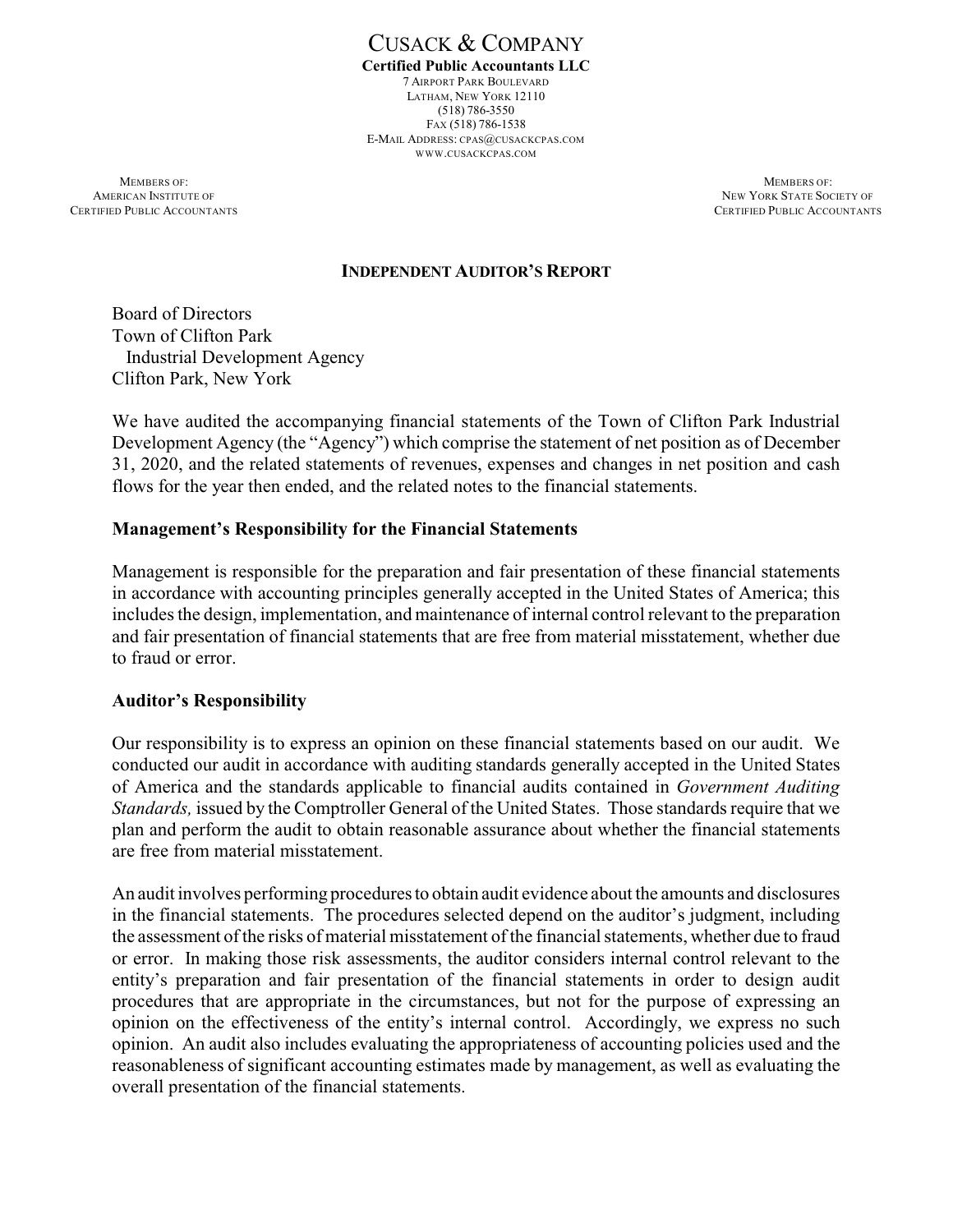We believe that the audit evidence we have obtained is sufficient and appropriate to provide a basis for our audit opinion.

### **Opinion**

In our opinion, the financial statements referred to above present fairly, in all material respects, the financial position of the Agency as of December 31, 2020, and the respective changes in its financial position and cash flows thereof for the year then ended in accordance with accounting principles generally accepted in the United States of America.

### **Other Matters**

#### *Required Supplementary Information*

Management has omitted management's discussion and analysis. Such information is not a required part of the basic financial statements but is supplemental information required by the Governmental Accounting Standards Board who considers it to be an essential part of financial reporting for placing the basic financial statements in an appropriate operational, economic or historical context. Our opinion on the basic financial statements is not modified with respect to this missing information.

## **Other Reporting Required by** *Government Auditing Standards*

In accordance with *Government Auditing Standards,* we have also issued our report dated March 24, 2021 on our consideration of the Agency's internal control over financial reporting and on our tests of its compliance with certain provisions of laws, regulations, contracts and grant agreements and other matters. The purpose of that report is to describe the scope of our testing of internal control over financial reporting and compliance and the results of that testing, and not to provide an opinion on the internal control over financial reporting or on compliance. That report is an integral part of an audit performed in accordance with *Government Auditing Standards* in considering the Agency's internal control over financial reporting and compliance.

Cusade + Congney, CP4's LLC

**CUSACK & COMPANY, CPA'S LLC**

Latham, New York March 24, 2021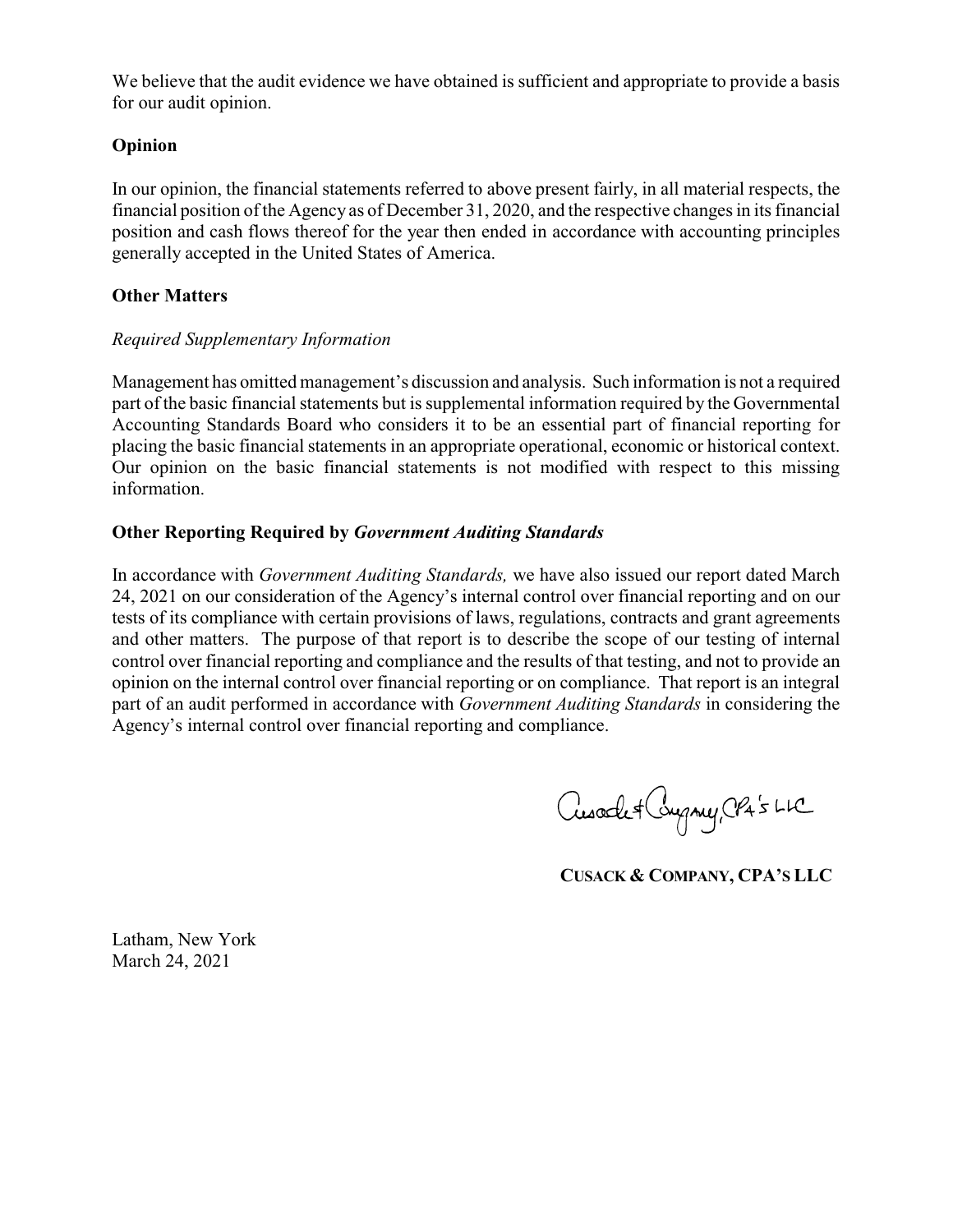#### *TOWN OF CLIFTON PARK INDUSTRIAL DEVELOPMENT AGENCY STATEMENT OF NET POSITION*

*DECEMBER 31, 2020*

#### **Assets**

| Assets:                    |    |        |
|----------------------------|----|--------|
| Cash                       | \$ | 78,252 |
| Prepaid Expenses           |    | 3,529  |
| <b>Total Assets</b>        |    | 81,781 |
| <b>Net Position</b>        |    |        |
| Net Position, Unrestricted | S  | 81,781 |
| <b>Total Net Position</b>  | ◐  | 81,781 |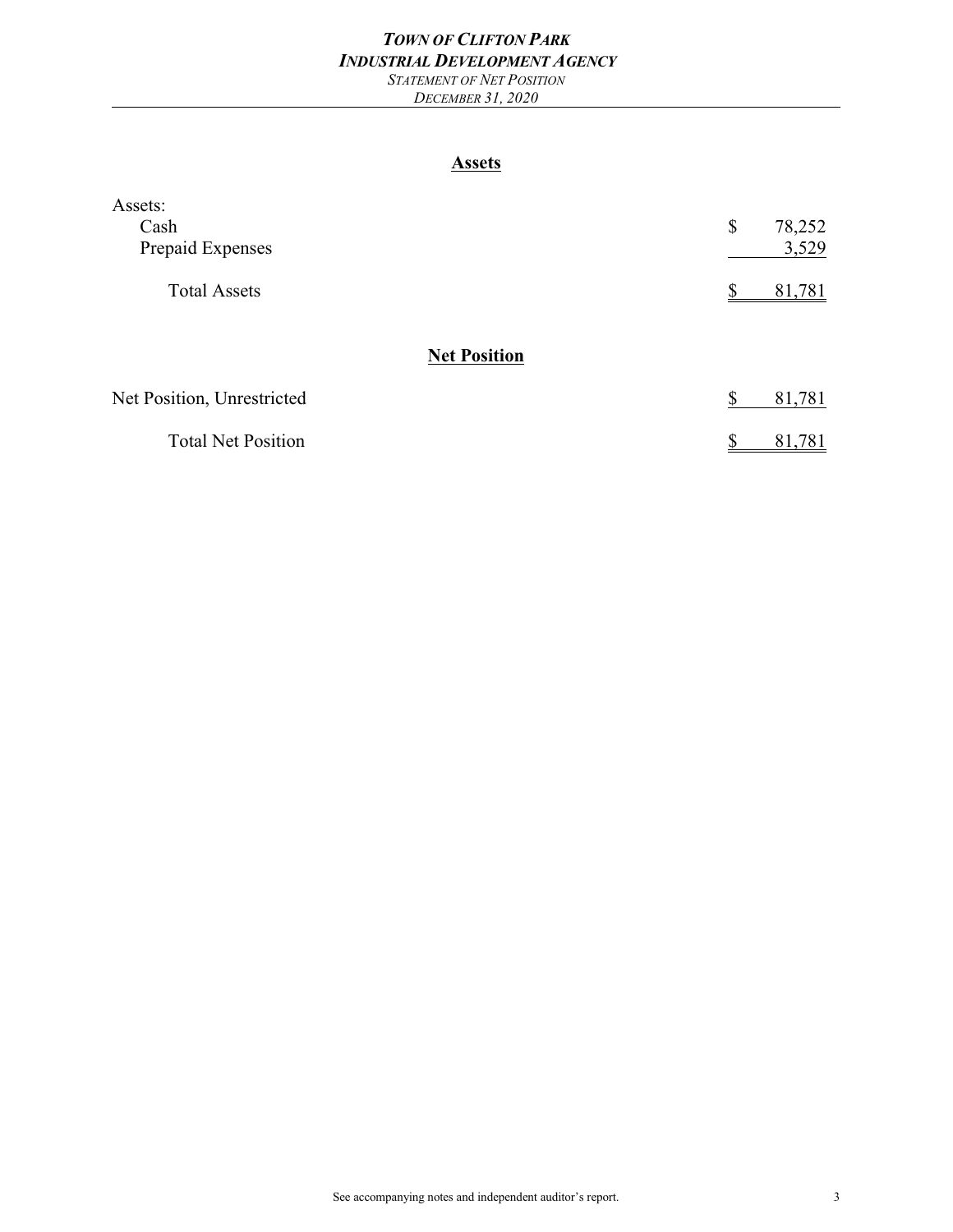| Revenues:                       |                       |
|---------------------------------|-----------------------|
| Administrative Fees, Net        | $\mathbb{S}$<br>9,821 |
| <b>Interest Income</b>          | 411                   |
| <b>Total Revenues</b>           | 10,232                |
| Expenses:                       |                       |
| Program Expenses                | 178,075               |
| <b>Administrative Fees</b>      | 18,000                |
| Professional Fees               | 6,950                 |
| Insurance                       | 3,082                 |
| Dues and Subscriptions          | 2,850                 |
| Conferences                     | 2,000                 |
| Miscellaneous                   | 190                   |
| <b>Total Expenses</b>           | 211,147               |
| Change in Net Position          | (200, 915)            |
| Net Position, Beginning of Year | 282,696               |
| Net Position, End of Year       | 81,781                |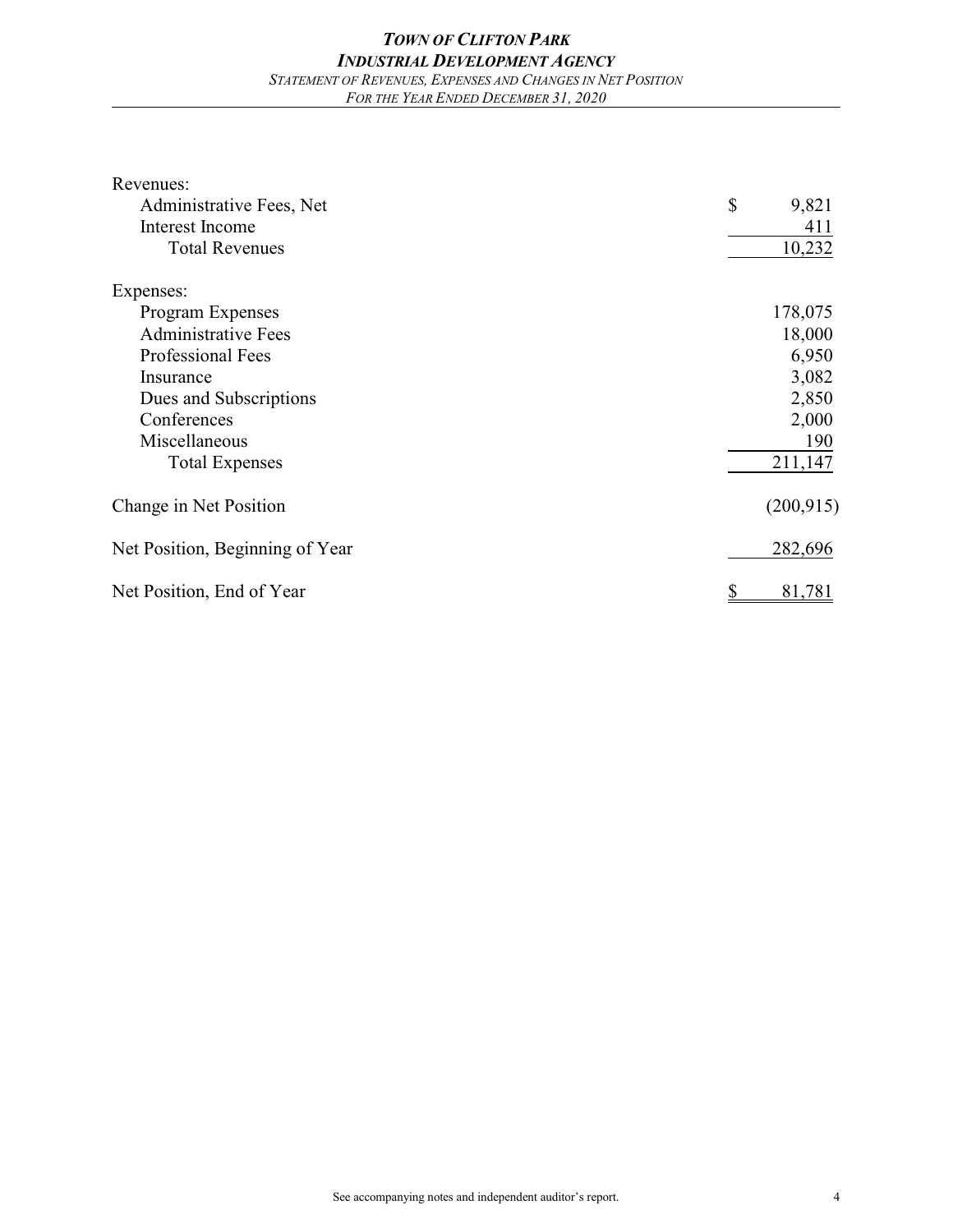| Cash Flows from Operating Activities:                                                 |           |               |
|---------------------------------------------------------------------------------------|-----------|---------------|
| Receipts from Customers                                                               | \$        | 9,821         |
| Interest Income                                                                       |           | 411           |
| <b>PILOT Payments Received</b>                                                        |           | 118,293       |
| Payments to Vendors                                                                   |           | (212,369)     |
| <b>PILOT</b> Payments Paid                                                            |           | (118,293)     |
| Cash Used In Operating Activities                                                     |           | (202, 137)    |
| Cash, Beginning of Year                                                               |           | 280,389       |
| Cash, End of Year                                                                     |           | <u>78,252</u> |
| Reconciliation of Change in Net Position to Net Cash<br>Used In Operating Activities: |           |               |
| Change in Net Position                                                                | \$        | (200, 915)    |
| Adjustments to Reconcile Change in Net Position to                                    |           |               |
| Net Cash Used In Operating Activities:                                                |           |               |
| Change in Operating Assets and Liabilities                                            |           |               |
| Prepaid Expenses                                                                      |           | (447)         |
| <b>Accounts Payable</b>                                                               |           | (775)         |
| Cash Used In Operating Activities                                                     | <u>\$</u> | (202, 137)    |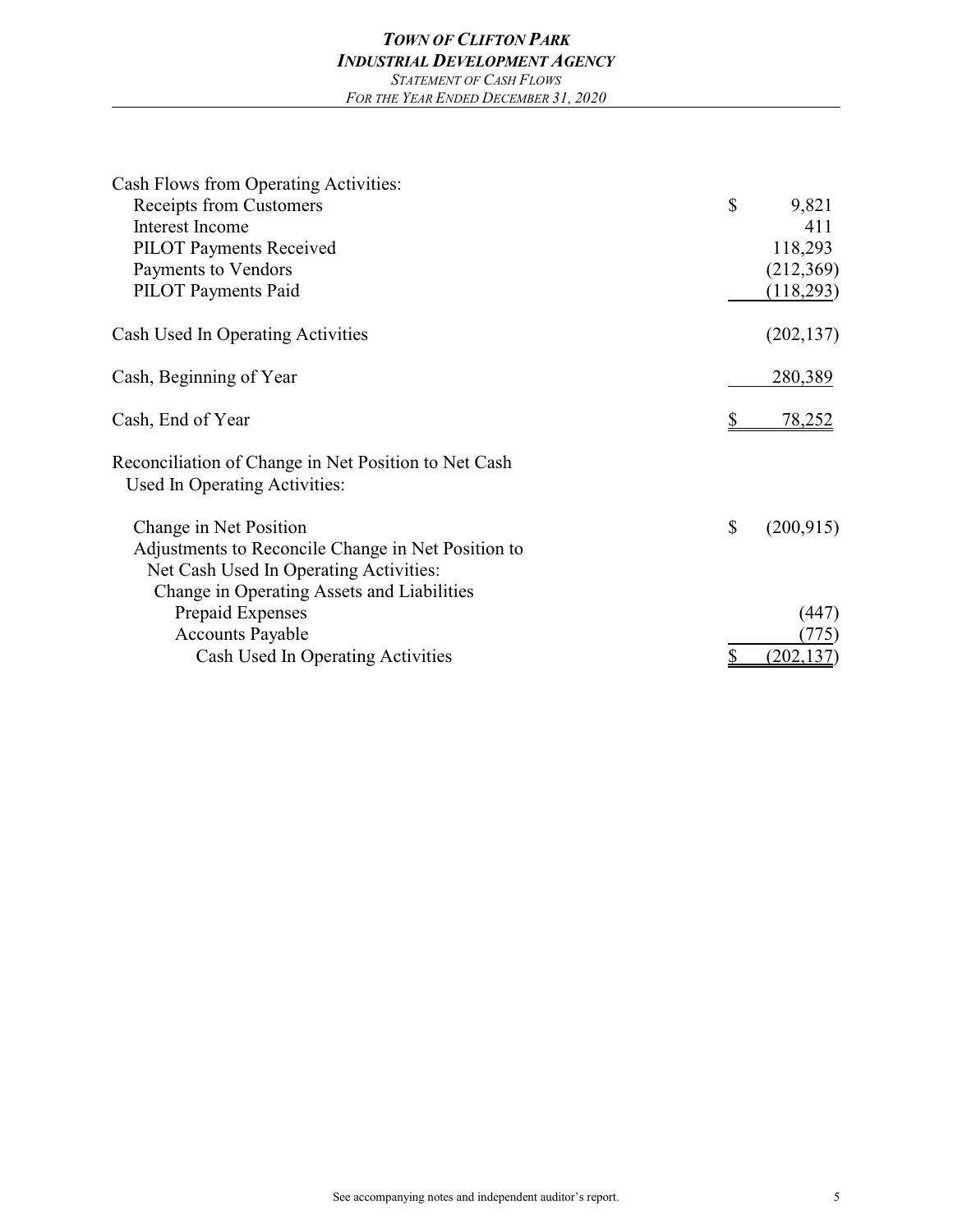#### **1. SUMMARY OF SIGNIFICANT ACCOUNTING POLICIES**

### *Organization and Purpose*

The Town of Clifton Park Industrial Development Agency(the "Agency") was created in 1980 under the provisions of Chapter 630 of the General Municipal Laws of 1980 of the State of New York for the purpose of encouraging economic growth in the Town of Clifton Park, New York (the "Town"). The Agency, although established by the Clifton Park Town Board, is a separate entity and operates independently of the Town.

The Agency's function is to authorize the issuance of industrial revenue bonds and leases for industrial development projects and to assist businesses in acquiring or constructing various facilities in order to provide job opportunities and increase economic welfare. In return for its efforts, the Agency receives application and closing fees related to this business financing.

A summary of the significant accounting policies applied in the accompanying financial statements follows.

### *Accounting Method*

The Agency's financial statements are prepared using the accrual basis of accounting in accordance with accounting principles generally accepted in the United States of America (GAAP) for public authorities. The Governmental Accounting Standards Board (GASB) is the accepted standard-setting body for establishing governmental accounting and financial reporting principles.

The accounting and financial reporting treatment applied to the Agency is determined by its measurement focus. The transactions of the Agency are accounted for on a flow of economic resources measurement focus. With this measurement focus, all assets and liabilities associated with the operations are included in the statement of net position.

#### *Estimates*

In preparing financial statements in accordance with GAAP, management is required to make estimates and assumptions that affect the reported amounts of assets and liabilities, the disclosure of contingent assets and liabilities at the date of the financial statements, and the reported amounts of revenues and expenses during the reporting period. Actual results could differ from those estimates.

## *Cash*

The Agency's investment policy and statutes authorize the Agency to maintain deposits with FDIC-insured commercial banks located within the state. The Agency is authorized to use demand accounts, money market accounts and certificates of deposit. Collateral is required for all deposits not covered by federal deposit insurance. As of December 31, 2020, all funds of the Agency were insured or collateralized.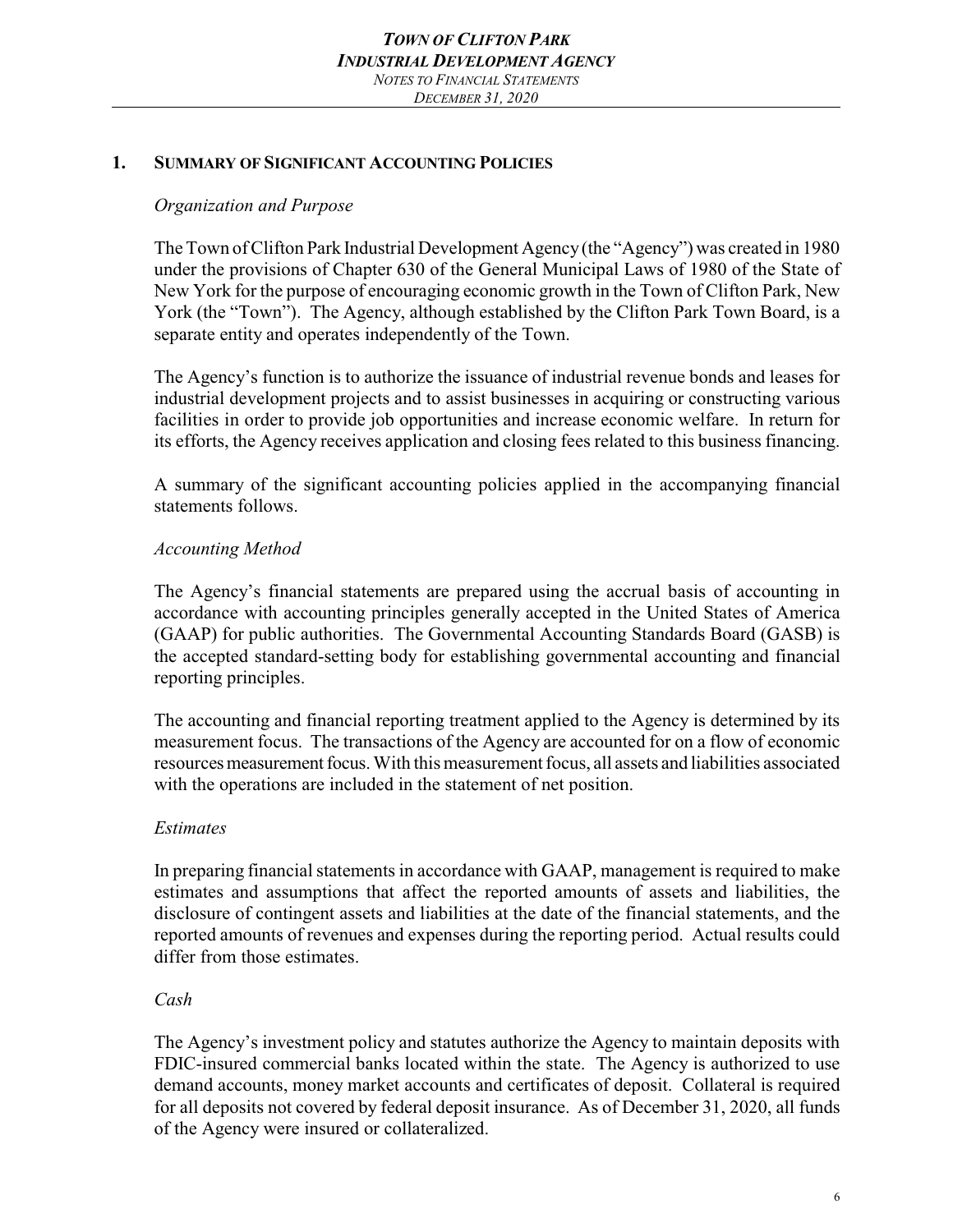## **1. SUMMARY OF SIGNIFICANT ACCOUNTING POLICIES (CONTINUED)**

## *Revenue Recognition*

Revenue is generated from project application, administration fees and interest income. Revenue is recognized when earned, and expenses are recognized when incurred. The Agency distinguishes operating revenues and expenses from non-operating items. Operating revenues are determined based on the services provided by the Agency. Operating expenses include the costs associated with providing those services. All revenues and expenses not meeting this definition are reported as non-operating revenues and expenses.

The Agency has a support and marketing agreement with Saratoga Economic Development Corporation (SEDC) to split fees collected by the Agency for financial assistance provided on behalf of SEDC applicants.

# *Industrial Revenue Bonds and Straight Lease Transactions*

Certain industrial development revenue bonds and straight leases issued by the Agency are secured by property which is leased to companies and is retired by those payments. The bonds and straight leases are not obligations of the Agency, the Town or New York State. The Agency does not record the assets or liabilities resulting from completed bonds and straight leases issued in its accounts since its primary function is to arrange the financing between the borrowing companies and the bond and lease holders, and funds arising there from are controlled by trustees or banks acting as fiscal agents. For providing this service, the Agency receives administrative fees from the borrowing companies. Such administrative fee income is recognized immediately upon issuance of bonds and leases. At December 31, 2020 the outstanding balance of bonds was \$0.

# *Tax Status*

The Agency is exempt from federal, state, and local income taxes.

# *Subsequent Events*

In preparing the financial statements and notes thereto, the Agency considered subsequent events or transactions as to any potential material impact on operations or financial position occurring through March 24, 2021, the date the financial statements were available to be issued. No such events were identified.

# **2. FEE SHARING AGREEMENT**

The Agency has an agreement with SEDC in which administrative fees for project costs up to \$10 million are shared equally and administrative fees for project costs from \$10 million to \$20 million are shared with 75% to the Agency and 25% to SEDC. Fees shared with SEDC amounted to \$8,321 and were reported as an offset to administrative fee income in the statement of revenues, expenses and changes in net position.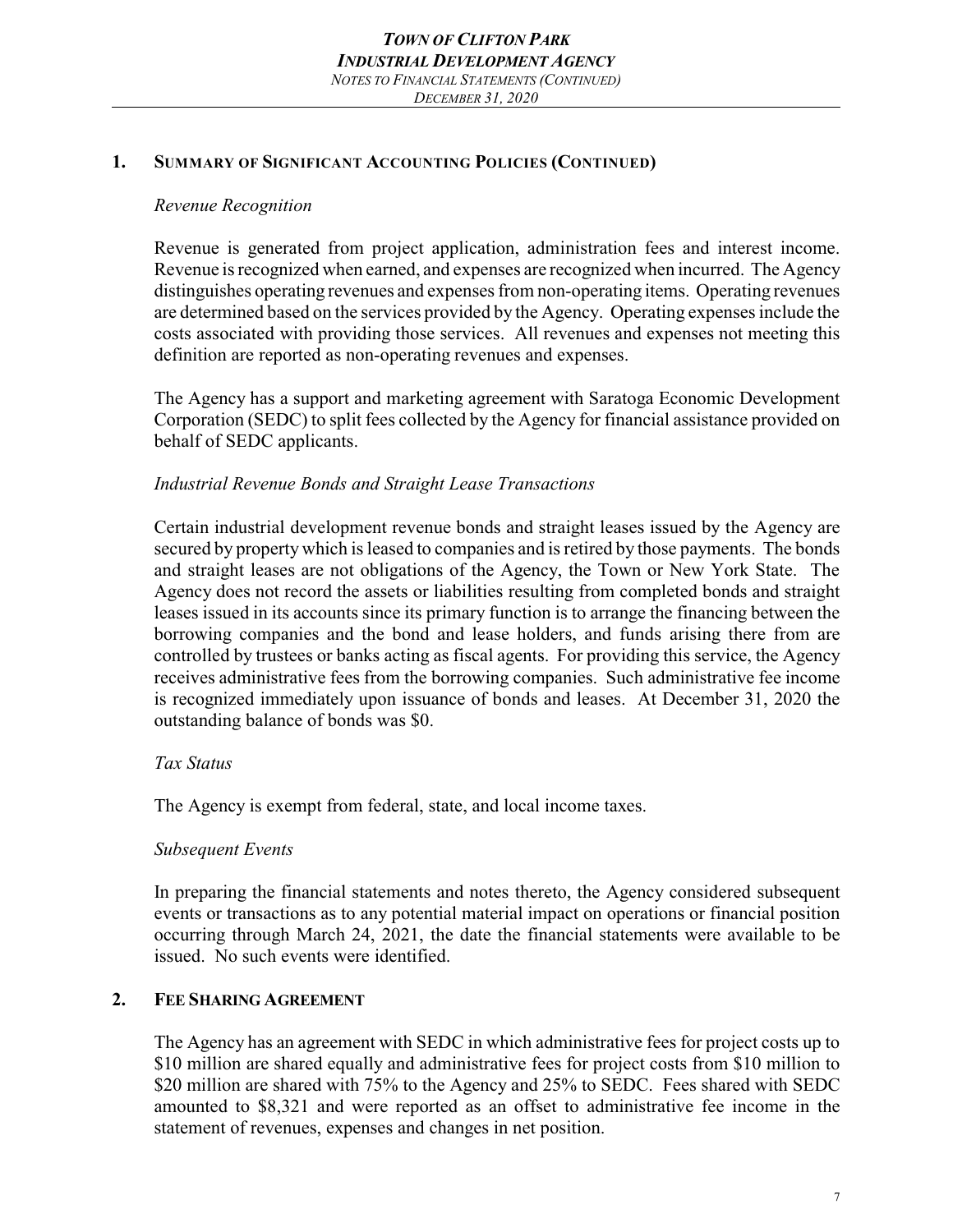CUSACK & COMPANY **Certified Public Accountants LLC** 7 AIRPORT PARK BOULEVARD LATHAM, NEW YORK 12110 (518) 786-3550 FAX (518) 786-1538 E-MAIL ADDRESS: CPAS@CUSACKCPAS.COM WWW.CUSACKCPAS.COM

**MEMBERS OF:** MEMBERS OF: **AMERICAN INSTITUTE OF NEW YORK STATE SOCIETY OF NEW YORK STATE SOCIETY OF** CERTIFIED PUBLIC ACCOUNTANTS CERTIFIED PUBLIC ACCOUNTANTS

## **INDEPENDENT AUDITOR'S REPORT ON INTERNAL CONTROL OVER FINANCIAL REPORTING AND ON COMPLIANCE AND OTHER MATTERS BASED ON AN AUDIT OF FINANCIAL STATEMENTS PERFORMED IN ACCORDANCE WITH** *GOVERNMENT AUDITING STANDARDS*

Board of Directors Town of Clifton Park Industrial Development Agency Clifton Park, New York

We have audited, in accordance with the auditing standards generally accepted in the United States of America and standards applicable to financial audits contained in*Government Auditing Standards* issued by the Comptroller General of the United States, the financial statements of the Town of Clifton Park Industrial Development Agency, as of and for the year ended December 31, 2020, and the related notes to the financial statements, and have issued our report thereon dated March 24, 2021.

## **Internal Control Over Financial Reporting**

In planning and performing our audit of the financial statements, we considered the Town of Clifton Park Industrial Development Agency's internal control over financial reporting (internal control) to determine the audit procedures that are appropriate in the circumstances for the purpose of expressing our opinion on the financial statements, but not for the purpose of expressing an opinion on the effectiveness of the Town of Clifton Park Industrial Development Agency's internal control. Accordingly, we do not express an opinion on the effectiveness of the Town of Clifton Park Industrial Development Agency's internal control.

*A deficiency in internal control* exists when the design or operation of a control does not allow management or employees, in the normal course of performing their assigned functions, to prevent, or detect and correct, misstatements on a timely basis. A *material weakness* is a deficiency, or combination of deficiencies, in internal control, such that there is a reasonable possibility that a material misstatement of the Town of Clifton Park Industrial Development Agency's financial statements will not be prevented, or detected and corrected on a timely basis. A *significant deficiency* is a deficiency, or a combination of deficiencies, in internal control that is less severe than a material weakness, yet important enough to merit attention by those charged with governance.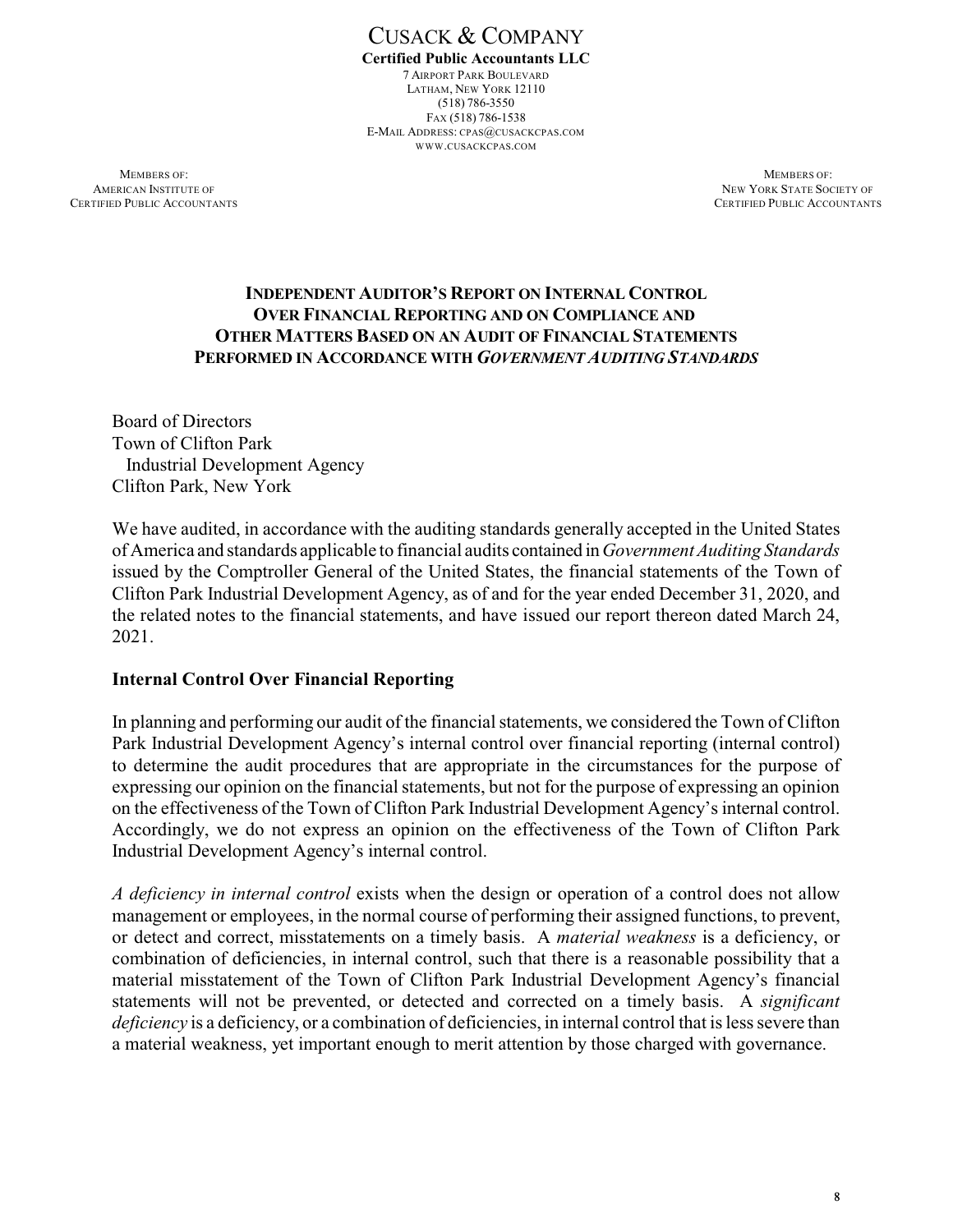Our consideration of internal control was for the limited purpose described in the first paragraph of this section and was not designed to identify all deficiencies in internal control that might be material weaknesses or significant deficiencies. Given these limitations, during our audit we did not identify any deficiencies in internal control that we consider to be material weaknesses. However, material weaknesses may exist that have not been identified.

### **Compliance and Other Matters**

As part of obtaining reasonable assurance about whether the Town of Clifton Park Industrial Development Agency's financial statements are free from material misstatement, we performed tests of its compliance with certain provisions of laws, regulations, contracts, and grant agreements, noncompliance with which could have a direct and material effect on the determination of financial statement amounts. However, providing an opinion on compliance with those provisions was not an objective of our audit, and accordingly, we do not express such an opinion. The results of our tests disclosed an instance of noncompliance that is required to be reported under *Government Auditing Standards* as follows:

PARIS Reporting: The annual PARIS financial report is due March 31 annually. The current year's report was not filed timely.

### **Purpose of this Report**

The purpose of this report is solely to describe the scope of our testing of internal control and compliance and the results of that testing, and not to provide an opinion on the effectiveness of the Town of Clifton Park Industrial Development Agency's internal control or on compliance. This report is an integral part of an audit performed in accordance with *Government Auditing Standards* in considering the Town of Clifton Park Industrial Development Agency's internal control and compliance. Accordingly, this communication is not suitable for any other purpose.

Cusade + Company, CPA's LLC

**CUSACK & COMPANY, CPA'S LLC**

Latham, New York March 24, 2021